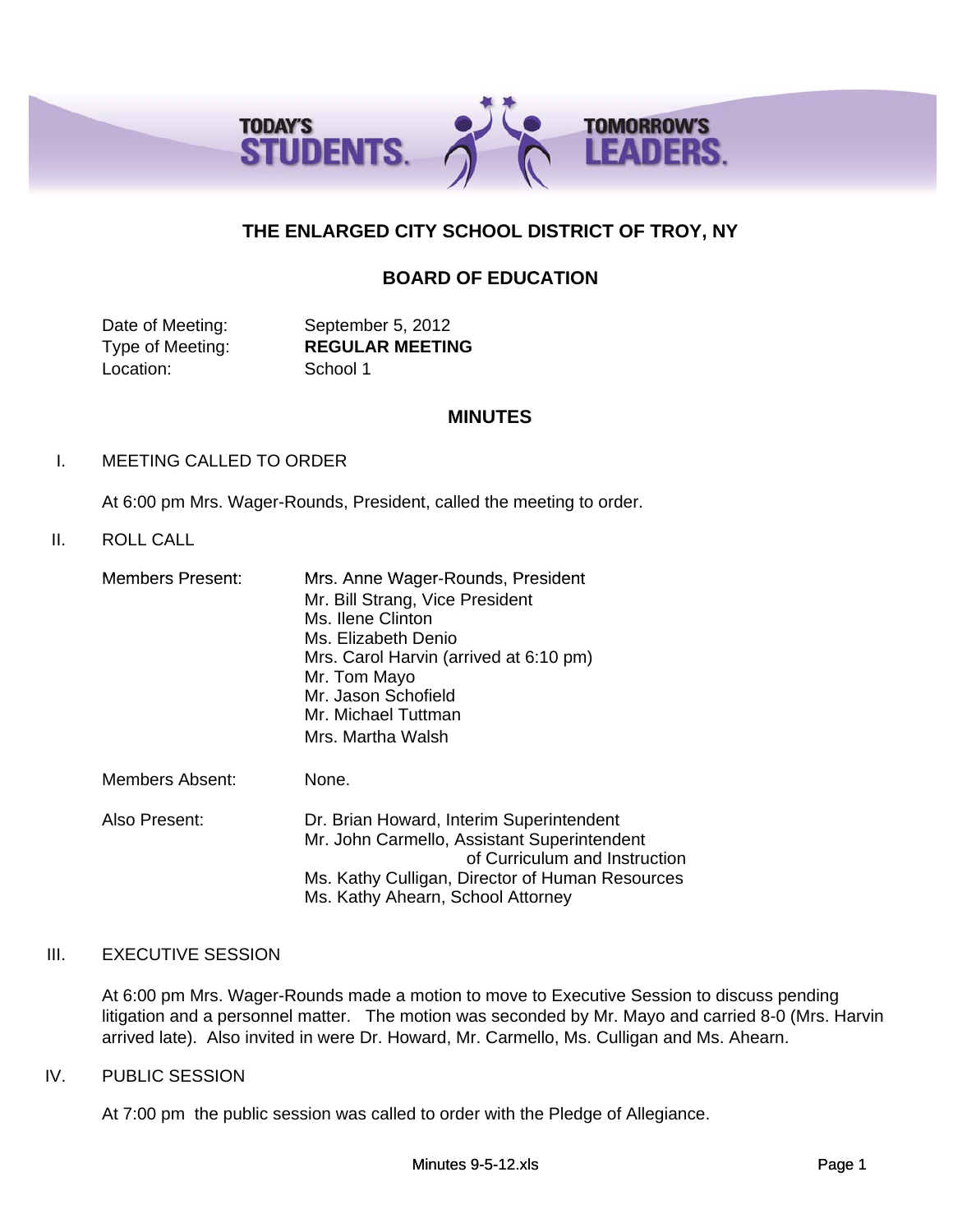# V. DISTRICT COMMUNITY ANNOUNCEMENTS

Mrs. Wager-Rounds stated the new Music Wing will open for the first day of classes tomorrow.

# VI. CAPITAL PROJECT UPDATE

Mr. Rivers from U.W. Marx showed pictures of progress in road to football field, small and large gyms at Doyle. THS stairwell is complete. Mr. Rivers responded to Mrs. Harvin's questions. Project is on time and on budget.

## VII. SUPERINTENDENT'S REPORT

Mr. Strang, Vice President, requested an update to timeline for meeting goals. Dr. Howard will provide this information at 9/19 workshop meeting.

Storage Trailers. There are 9 storage trailers holding items from Doyle Middle School move into School 12. He recommended we discontinue storage and stop paying rental fees. One option is to scrap contents and sell by pound or we could let auction house make an offer on total contents. Dr. Howard is providing a public explanation so we may accept bids. Two of the trailers contain furniture from DMS which is needed for the newly reconstructed building. Total storage costs to date \$5700. Mrs. Harvin thanked Dr. Howard for trying to save the District money.

Middle School Committee. Mr. Carmello reviewed report of DMS Committee that met last spring. He discussed options for third learning community in the new Middle School. The committee reviewed the architect's floor plans. Sixth grade students could occupy a self-contained learning area the majority of day. It is close to lockers and library; lunch period would be for 6th grade only. There is a separate entrance for this space. 7th and 8th grade learning communities would be upstairs. Mr. Carmello would like to form a transition committee if the 6th grade is transferred into the Middle School. A resolution to approve transfer of 6th Grade to Middle would be on 9/19 BOE agenda. Board should forward any questions to him.

Discussion of Middle School: Ms. Clinton would like to know the impact on testing accountability if 6th grade test results were combined with 7th and 8th grades. Mr. Mayo asked if 6th grade students would have the same teacher for core subjects or change classes. This is being researched. Mrs. Wager-Rounds stated we need to discuss the new name for the Middle School. Mrs. Harvin said it would be disrespectful to change the name. Mr. Schofield recommended talking with teachers who taught in 1993 when 6th grade was part of the Middle School. He stated the change to 6th grade would be beneficial and help with overcrowding in the elementary schools. Mr. Tuttman asked if an additional administrator would be needed. Mr. Carmello stated there are 3 administrators already in the Middle School.

# VIII. PUBLIC INPUT ON AGENDA AND NON-AGENDA ITEMS

(1) Mary Marro-Giroux (parent and past BOE member) - She is in favor of moving the 6th grade to the Middle School. She has been involved in the designing process of the new building and is sure this is best for our schools. Sixth grade students will be isolated from upper grades and it will level class sizes in the elementary schools.

(2) Richard Ellis (taxpayer) - Regarding the storage trailers, he recommended the auction house be required to make the next payment for storage fees if they have not completed their job.

# IX. APPROVAL OF MINUTES

# **Mrs. Wager-Rounds made a motion to approve minutes A(1) and (2) as a Consent Agenda. Second: Mr. Mayo Carried: 8-0-1 (Mrs. Harvin abstained)**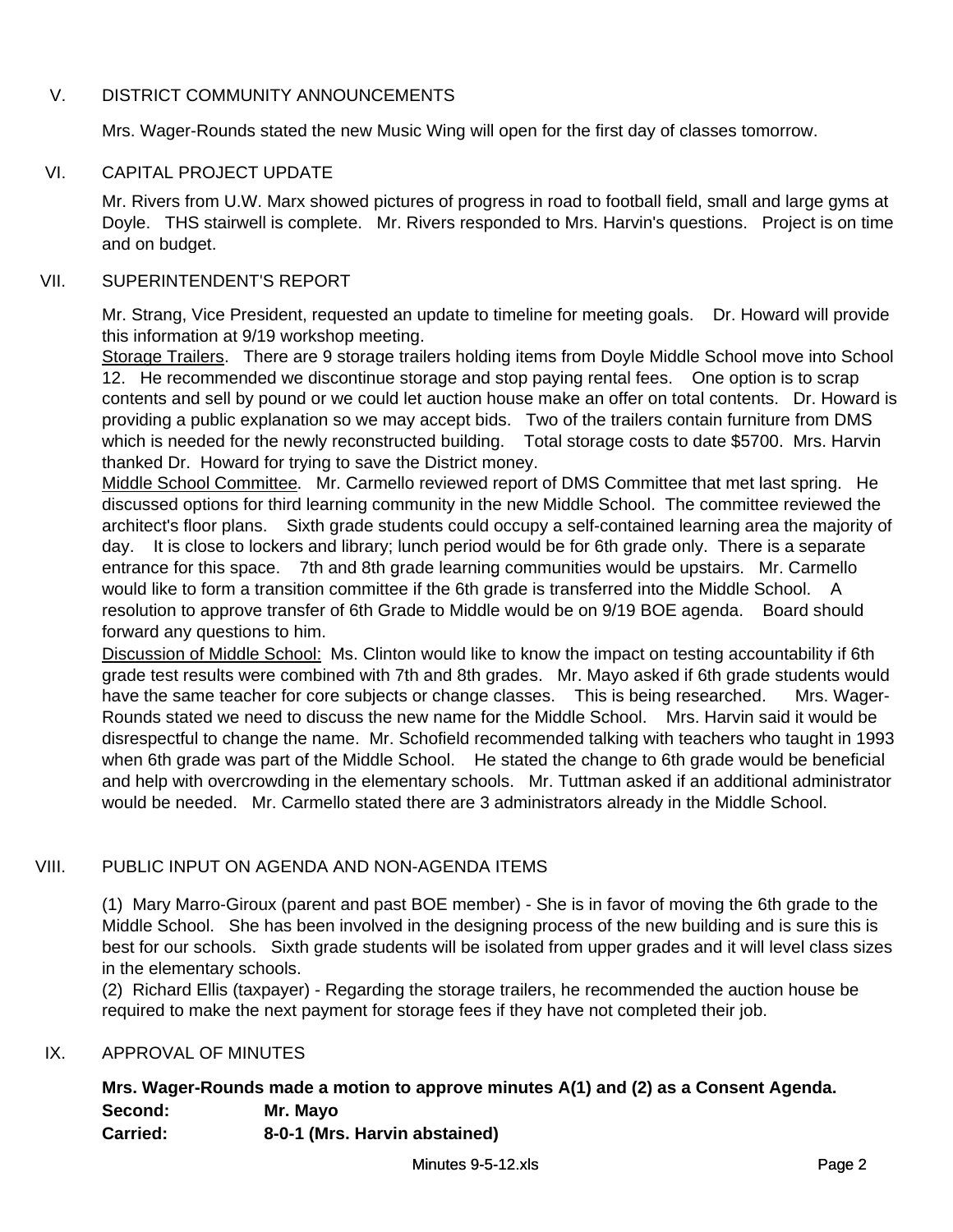BE IT RESOLVED, that the Board of Education, hereby approves the following minutes:

- A. Board Meetings
- 1. Board of Education July 18, 2012
- 2. Board of Education August 1, 2012

# X. SUPERINTENDENT'S RECOMMENDATIONS - HUMAN RESOURCES

**Mrs. Wager-Rounds made a motion to withdraw Item X(A)16 Denial of Tenure from the agenda. Second: Mr. Mayo Carried: 9-0**

**Mrs. Wager-Rounds made a motion to approve Items 1-15 as a Consent Agenda. Second: Mr. Mayo Carried: 9-0**

A. Staff Matters - Unclassified (Reviewed by Mr. Carmello)

BE IT RESOLVED, that the Board of Education of the Enlarged City School District of Troy, NY, hereby accepts the recommendation of the Superintendent to approve the following unclassified personnel actions:

1. Unclassified Employee - Resignation

| <b>NAME</b>                       | <b>TENURE AREA</b>                          | % SERVICE      |               | <b>ASSIGNMENT</b> |         | <b>EFFECTIVE DATE</b>                                                             |                 |
|-----------------------------------|---------------------------------------------|----------------|---------------|-------------------|---------|-----------------------------------------------------------------------------------|-----------------|
| a. Rebecca Arellano               | Elementary                                  | 100%           |               | School 16         | 8/29/12 |                                                                                   |                 |
|                                   | 2. Unclassified Employee - Leave of Absence |                |               |                   |         |                                                                                   |                 |
| <b>NAME</b>                       | <b>TENURE AREA</b>                          | % SERVICE      |               | <b>ASSIGNMENT</b> |         | EFFECTIVE DATE                                                                    | <b>REASON</b>   |
| a. Qiana Young                    | <b>School Counseling</b><br>& Guidance      | 100%           | <b>CHS</b>    |                   |         | $9/1/12 - 6/30/13$                                                                | $w/o$ pay       |
| b. Andrea Murray                  | School Psychologist                         | 100%           |               | School 14         |         | $9/1/12 - 9/30/12$                                                                | w/o pay         |
| 3. Unclassified Employee - Recall |                                             |                |               |                   |         |                                                                                   |                 |
| <b>NAME</b>                       | TENURE AREA                                 | $\frac{9}{6}$  | <b>ASSIGN</b> | <b>EFFECTIVE</b>  |         | <b>CERT</b>                                                                       | <b>SALARY</b>   |
|                                   |                                             | <b>SERVICE</b> |               | <b>DATES</b>      |         | <b>STATUS</b>                                                                     | <b>RATE</b>     |
| a. Karen Roche                    | <b>Remedial Reading</b>                     | 100%           | School 14     | 9/1/12            |         | Reading,                                                                          | \$49,250        |
|                                   |                                             |                |               |                   |         | Permanent                                                                         | $(S-6, Col E)$  |
| b. Cara Salvi                     | Elementary                                  | 100%           | School 18     | 7/1/12            |         | Childhood Ed                                                                      | \$60,300        |
|                                   |                                             |                |               |                   |         | 1-6, Prof                                                                         | $(S-14, Col E)$ |
| c. Judith Gawinski                | Elementary                                  | 100%           | School 14     | 7/1/12            |         | Childhood Ed                                                                      | \$51,175        |
|                                   |                                             |                |               |                   |         | 1-6, Prof                                                                         | $(S-7, Col I)$  |
|                                   |                                             |                |               |                   |         | (amend assignments & salary rates for b & c above per BOE Agenda 4/18/12, page 2) |                 |
| d. Kandy Fairley                  | Elementary                                  | 100%           | School 16     | 9/1/12            |         | ChildEd 1-6,                                                                      | \$48,175        |
|                                   |                                             |                | (Grade 2)     |                   |         | Time Ext                                                                          | $(S-7, Col A)$  |
| e. Stephanie Dash                 | Elementary                                  | 100%           | <b>CHS</b>    | 9/1/12            |         | Elem N-6,                                                                         | \$65,300        |
|                                   |                                             |                | (Grade 5)     |                   |         | Permanent                                                                         | (S-16, Col E)   |
| f. Meghan Murphy                  | Elementary                                  | 100%           | School 2      | 9/1/12            |         | ChildEd 1-6,                                                                      | \$48,200        |
|                                   |                                             |                | Grade 5       |                   |         | Professional                                                                      | $(S-5, Col E)$  |
| g. Shannon Haegele                | Elementary                                  | 100%           | School 18     | 9/1/12            |         | ChildEd 1-6,                                                                      | \$46,250        |
|                                   |                                             |                | (Grade 6)     |                   |         | Professional                                                                      | (S-3, Col E)    |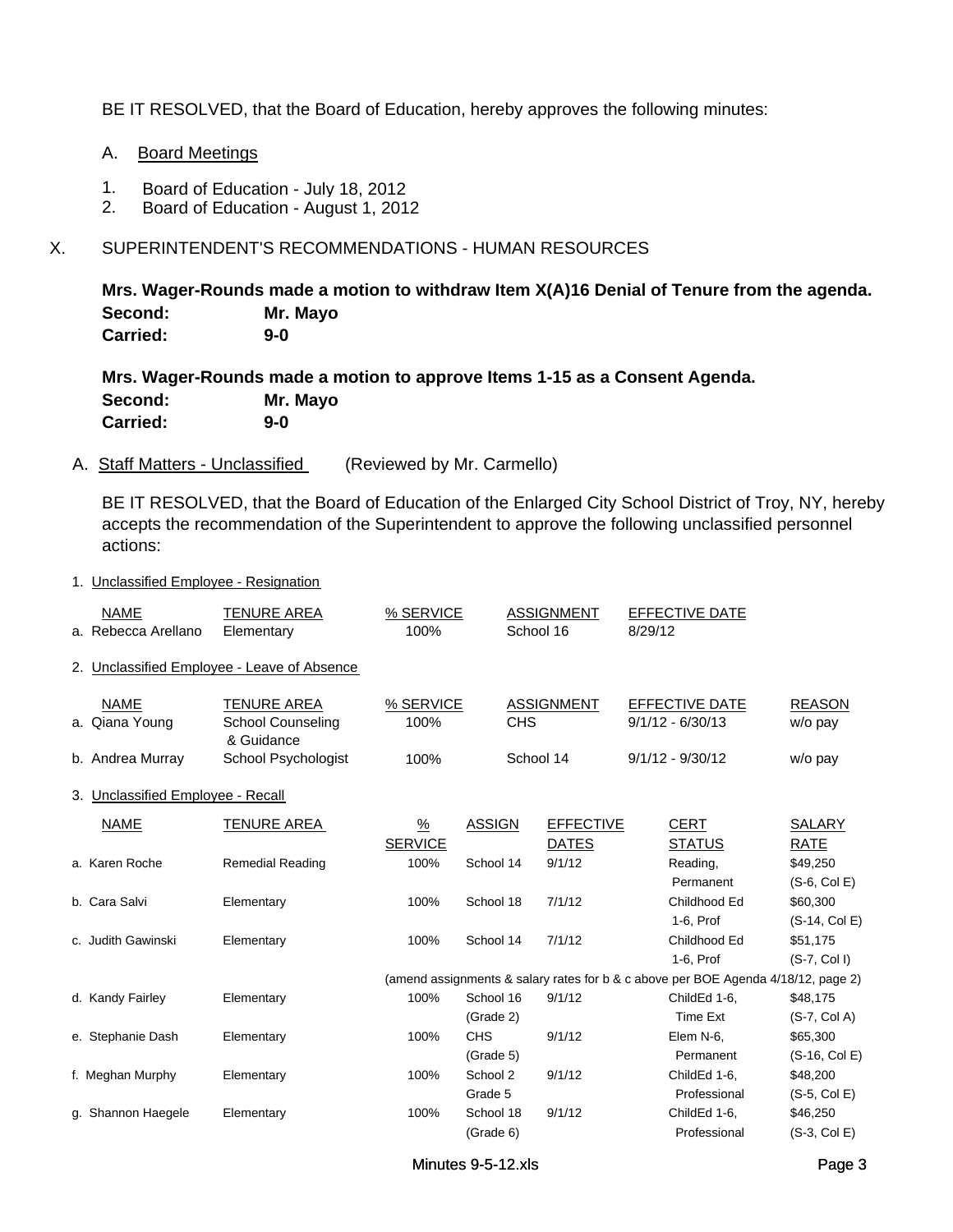| h. Justin Birk        | Science                 | 100% | School 1   | $9/1/12 - 8/31/14$                                                 | Biology 7-12, | \$49,250       |
|-----------------------|-------------------------|------|------------|--------------------------------------------------------------------|---------------|----------------|
|                       |                         |      |            |                                                                    | Permanent     | $(S-6, Col E)$ |
|                       |                         |      |            | (amend salary rates for d - h above per BOE Agenda 7/3/12, page 3) |               |                |
| i. Siobhan Kelly      | Elementary              | 100% | School 16  | 9/1/12                                                             | $PreK - 6$ .  | \$49,250       |
|                       |                         |      |            |                                                                    | Permanent     | $(S-6, Col E)$ |
| j. Noreen Bennett     | <b>Remedial Reading</b> | 100% | <b>CHS</b> | 7/1/12                                                             | Reading,      | \$55,775       |
|                       |                         |      |            |                                                                    | Permanent     | (S-12, Col E)  |
| k. Michele Rose       | <b>Remedial Reading</b> | 100% | School 2   | 7/1/12                                                             | Reading,      | \$53,500       |
|                       |                         |      |            |                                                                    | Permanent     | (S-10, Col G)  |
| I. Rita Hotaling      | <b>Remedial Reading</b> | 100% | School 16  | 7/1/12                                                             | Reading,      | \$53,500       |
|                       |                         |      |            |                                                                    | Permanent     | (S-10, Col G)  |
| m. Cynthia Veeder     | <b>Remedial Reading</b> | 100% | School 2   | 7/1/12                                                             | Reading,      | \$51,925       |
|                       |                         |      |            |                                                                    | Permanent     | $(S-9, Col E)$ |
| n. Cassandra Gronlund | <b>Remedial Reading</b> | 100% | <b>THS</b> | 7/1/12                                                             | Literacy B-12 | \$49,250       |
|                       |                         |      |            |                                                                    |               | $(S-6, Col E)$ |

(amend assignments & salary rates for i - n above per BOE Agenda 8/1/12, page 2)

### 4. Unclassified Employee - Probationary Appointments

| <b>NAME</b>                       | <b>TENURE</b>                          | $\frac{9}{6}$  | <b>ASSIGN</b>       | PROB APPT         | <b>PROB APPT</b> | <b>CERT</b>           | <b>SALARY</b>  |
|-----------------------------------|----------------------------------------|----------------|---------------------|-------------------|------------------|-----------------------|----------------|
|                                   | <b>AREA</b>                            | <b>SERVICE</b> |                     | <b>START DATE</b> | <b>END DATE</b>  | <b>STATUS</b>         | <b>RATE</b>    |
| a. Gail Willner-                  | General                                | 100%           | School 2            | 9/1/12            | 8/31/14          | Special Education,    | \$51,675       |
| Giwerc                            | Special Educ                           |                | (RET M. Dezee)      |                   |                  | Permanent             | (S-7, Col K)   |
| b. Meghan Kelly                   | General                                | 100%           | School 2            | 9/1/12            | 8/31/15          | Stud w/Disab          | \$44,500       |
|                                   | Special Educ                           |                | (RET C. Keegan)     |                   |                  | 1-6, Initial          | $(S-1, Col E)$ |
| c. Nicole Fleitz                  | General                                | 100%           | School 14           | 9/1/12            | 8/31/15          | Stud w/Disab          | \$43,500       |
|                                   | <b>Special Educ</b>                    |                | (RES S. Zarnosky)   |                   |                  | B-2, Initial          | $(S-1, Col C)$ |
| d. Holly Kingstrom Social         |                                        | 100%           | School 1            | 9/1/12            | 8/31/15          | <b>Social Studies</b> | \$47,500       |
|                                   | <b>Studies</b>                         |                | (RECALL S. Dash)    |                   |                  | 7-12, Initial         | $(S-4, Col E)$ |
| e. Patrick Haggerty Physical Educ |                                        | 100%           | <b>DMS</b>          | 9/1/12            | 8/31/15          | Physical Education,   | \$44,500       |
|                                   | & Recreation                           |                | (RET D. Knipple)    |                   |                  | Initial               | $(S-1, Col E)$ |
| f. William Whitty                 | Technical                              | 100%           | THS                 | 9/1/12            | 8/31/14          | Educ Tech Spec,       | \$50,175       |
|                                   | Subjects                               |                | (RET R. Rappazzo)   |                   |                  | Professional          | $(S-7, Col E)$ |
| g. Ryan Meikle                    | <b>School Counseling</b>               | 100%           | <b>THS</b>          | 9/1/12            | 8/31/15          | School Counselor,     | \$46,500       |
|                                   | & Guidance                             |                | (RET C. Riccio)     |                   |                  | Provisional           | $(S-2, Col I)$ |
| h. Katherine                      | <b>Teaching Assistant</b>              | 100%           | School 14           | 9/1/12            | 8/31/15          | Childhood Ed          | \$24,750       |
| <b>Bridegroom</b>                 |                                        |                |                     |                   |                  | 1-6, Initial          | (Step 1)       |
| i. Shannon                        | <b>Teaching Assistant</b>              | 100%           | School 2            | 9/1/12            | 8/31/15          | PreK-6, Permanent     | \$27,850       |
| Comparetta                        |                                        |                | (RET J. Galkiewicz) |                   |                  |                       | (Stop 6)       |
| j. DeAnne                         | <b>Teaching Assistant</b>              | 100%           | School 2            | 9/1/12            | 8/31/15          | Early Childhood       | \$25,225       |
| Hahn-Sapel                        |                                        |                | (RET J. Windsor)    |                   |                  | B-2, Initial          | (Step 2)       |
| k. Laura Hickey                   | <b>Teaching Assistant</b>              | 100%           | School 14           | 9/1/12            | 8/31/15          | Childhood Ed          | \$25,850       |
|                                   |                                        |                |                     |                   |                  | 1-6, Professional     | (Step 3)       |
| I. Crystal Eckert                 | <b>Teaching Assistant</b>              | 100%           | School 2            | 9/1/12            | 8/31/15          | Early Childhood       | \$27,850       |
|                                   |                                        |                |                     |                   |                  | B-2, Professional     | (Step 6)       |
|                                   | m. Noelle Fredericl Teaching Assistant | 100%           | School 2            | 9/1/12            | 8/31/15          | PreK-6,               | \$27,850       |
|                                   |                                        |                |                     |                   |                  | Professional          | (Step 6)       |
|                                   | n. Jennifer Burns Teaching Assistant   | 100%           | <b>CHS</b>          | 9/1/12            | 8/31/15          | PreK-6,               | \$27,100       |
|                                   |                                        |                |                     |                   |                  | Permanent             | (Step 5)       |
| o. Krista Rinaldo                 | <b>Teaching Assistant</b>              | 100%           | <b>CHS</b>          | 9/1/12            | 8/31/15          | Childhood Ed          | \$25,850       |
|                                   |                                        |                |                     |                   |                  | 1-6, Initial          | (Step 3)       |
| p. Joseph                         | Mathematics                            | 100%           | <b>DMS</b>          | 9/1/12            | 8/31/15          | Mathematics 7-12,     | \$44,500       |
| Coleman                           |                                        |                | (RES J. Dunsmoor)   |                   |                  | Initial               | $(S-1, Col E)$ |
| g. Antoinette                     | English                                | 100%           | <b>DMS</b>          | 9/1/12            | 8/31/15          | English 7-12,         | \$46,250       |
| Costa                             |                                        |                |                     |                   |                  | Initial               | $(S-3, Col E)$ |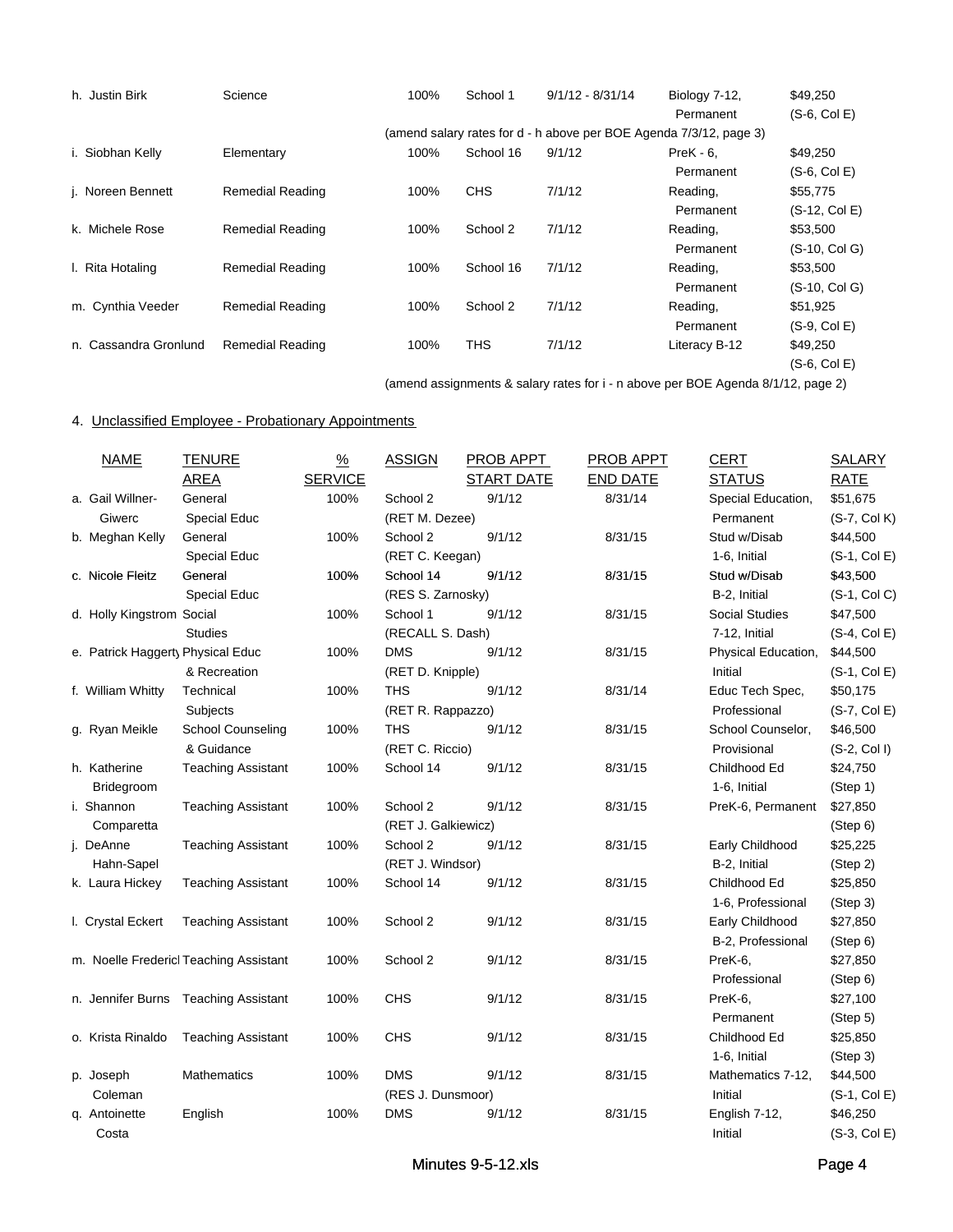| r. Jenna Brooks  | Teaching             | 100% | DMS               | 9/1/12                                            | 8/31/15 | Childhood Ed | \$25,225             |
|------------------|----------------------|------|-------------------|---------------------------------------------------|---------|--------------|----------------------|
|                  | Assistant            |      |                   |                                                   |         | 1-6. Initial | (Step 2)             |
| s. Siobhan       | Elementary           | 100% | School 16         | 9/1/12                                            | 8/31/15 | Childhood Ed | \$46,250             |
| McAvov           |                      |      | (RES R. Arellano) |                                                   |         | 1-6. Initial | $(S-3, Col E)$       |
| t. Linda McHenry | ELA K-12 Curriculum  | 100% | <b>District</b>   | 7/5/12                                            | 7/4/13  | Reading,     | $$60,300 + $1,848$   |
|                  | Leader (Rem Reading) |      |                   |                                                   |         | Permanent    | $(S-14, Col E+stip)$ |
|                  |                      |      |                   | $\lambda$ ii is it is not in the set of $\lambda$ |         |              |                      |

(amend salary rate for t above per BOE Agenda 7/3/12, page 3)

# 5. Unclassified Employee - Temporary Appointments

| <b>NAME</b>           | <b>TENURE AREA /</b>                                          | $\frac{9}{6}$  | <b>ASSIGN</b>   | <b>EFFECTIVE</b>    | <b>CERT</b>                                                        | <b>SALARY</b>                                  |
|-----------------------|---------------------------------------------------------------|----------------|-----------------|---------------------|--------------------------------------------------------------------|------------------------------------------------|
|                       | <b>POSITION TITLE</b>                                         | <b>SERVICE</b> |                 | <b>DATES</b>        | <b>STATUS</b>                                                      | <b>RATE</b>                                    |
| a. Marisa Gale        | <b>Remedial Reading</b>                                       | 100%           | School 14       | $9/1/12 - 6/30/13$  | Reading,                                                           | \$50,175                                       |
| (LOA/Sab B. Wilson)   |                                                               |                |                 |                     | Permanent                                                          | $(S-7, Col E)$                                 |
| b. Paula Binder       | Elementary                                                    | 100%           | School 14       | $9/1/12 - 6/30/13$  | Childhood Ed                                                       | \$49,000                                       |
| (LOA M.Butler)        |                                                               |                | Grade 1         |                     | 1-6, Professional                                                  | $(S-4, Col K)$                                 |
| c. Thomas Dansereau   | School                                                        | 100%           | School 1        | $9/1/12 - 11/30/12$ | School Psych,                                                      | \$44,500 (prorated)                            |
| (LOA B. Wattie)       | Psychologist                                                  |                |                 |                     | Provisional                                                        | (S-1, Col E - \$44,500)                        |
| d. Elizabeth Kane     | <b>Teaching Assistant</b>                                     | 50%            | <b>CHS</b>      | $9/1/12 - 6/30/13$  | Childhood Ed                                                       | \$12,925 (prorated)                            |
|                       |                                                               |                |                 |                     | 1-6, Initial                                                       | (Step 3 - \$25,850)                            |
| e. Lisa DiTroia       | School Counseling                                             | 100%           | <b>CHS</b>      | $9/17/12 - 6/30/13$ | School Counselor,                                                  | \$45,500 (prorated)                            |
| (LOA Q.Young)         | & Guidance                                                    |                |                 |                     | Provisional                                                        | $(S-1, Col I)$                                 |
| f. Helena Bohl        | English                                                       | 100%           | <b>DMS</b>      | $9/1/12 - 11/30/12$ | English,                                                           | \$44,500 (prorated)                            |
| (A.McEnaney)          |                                                               |                |                 |                     | Professional                                                       | $(S-1, Col E)$                                 |
| g. Kristen Meister    | Music                                                         | 80%            | CHS / DMS       | $9/1/12 - 6/30/13$  | Music, Initial                                                     | \$35,600 (prorated)                            |
|                       |                                                               |                |                 |                     |                                                                    | $(S-1, Col E - $44,500)$                       |
| h. Catherine Ingalsbe | Remedial Reading                                              | Part-Time      | Sacred          | $9/1/11 - 6/30/12$  | Nursery - 6                                                        | \$31.00 / hr (Title I-A)                       |
|                       |                                                               |                | Heart           |                     | Permanent                                                          |                                                |
| i. Crystal Roberts    | <b>Remedial Reading</b>                                       | Part-Time      | Sacred          | $9/1/11 - 6/30/12$  | PreK - 6                                                           | \$31.00 / hr (Title I-A)                       |
|                       |                                                               |                | Heart           |                     | Permanent                                                          |                                                |
| j. Monique Serafin    | Foreign Language                                              | 80%            | <b>DMS</b>      | $9/1/12 - 6/30/13$  | Spanish,                                                           | \$67,200 (prorated)                            |
|                       |                                                               |                |                 |                     | Permanent                                                          | (S-24, Col E - \$84,000)                       |
| k. Joseph Pafundi     | Foreign Language                                              | 60%            | THS             | $9/1/12 - 6/30/13$  | Italian,                                                           | \$27,300 (prorated)                            |
|                       |                                                               |                |                 |                     | Permanent                                                          | (S-2, Col E - \$45,500)                        |
| I. Eleanor Christie   | Foreign Language                                              | 20%            | THS             | $9/1/12 - 6/30/13$  | German 7-12,                                                       | \$10,285 (prorated)                            |
|                       |                                                               |                |                 |                     | Initial                                                            | (S-9, Col D - \$51,425)                        |
| m. Eduardo Gutierrez  | <b>Mathematics</b>                                            | 40%            | <b>THS</b>      | $9/1/12 - 6/30/13$  | Mathematics,                                                       | \$18,800 (prorated)                            |
| n. Linda Seymour      | (HVCC/SUNYA Statistics & Calculus)<br><b>CEIP Coordinator</b> | 20%            | THS             | $9/1/12 - 6/30/13$  | Permanent<br>Coord Work                                            | (S-2, Col K - \$47,000)<br>\$10,150 (prorated) |
|                       |                                                               |                |                 |                     | Base, Prof                                                         | (S-6, Col K - \$50,750)                        |
|                       |                                                               |                |                 |                     | (amend salary rates for j - n above per BOE Agenda 6/2/12, page 3) |                                                |
| o. Renee Patti        | <b>Teaching Assistant</b>                                     | 100%           | School 14       | $9/1/12 - 6/30/13$  | ChildEd 1-6,                                                       | \$25,850                                       |
|                       |                                                               |                |                 |                     | Professional                                                       | (Step 3)                                       |
| p. Melissa Reinisch   | <b>Teaching Assistant</b>                                     | 40%            | School 18       | $9/1/12 - 6/30/13$  | PreK-6,                                                            | \$10,600 (prorated)                            |
|                       |                                                               |                |                 |                     | Permanent                                                          | (Step 4 - \$26,500)                            |
|                       |                                                               |                |                 |                     | (amend salary rates for o & p above per BOE Agenda 7/3/12, page 3) |                                                |
| g. Maureen Butler     | Elementary                                                    | 100%           | School 14       | $9/1/12 - 6/30/13$  | Elementary N-6,                                                    | \$89,500                                       |
|                       | (SUNYA ISA-X -TSA)                                            |                |                 |                     |                                                                    |                                                |
|                       |                                                               |                | <b>THS</b>      |                     | Permanent<br>Social Studies,                                       | (S-25, Col E)                                  |
| r. Ronald Cicchinelli | Social Studies                                                | 40%            |                 | $9/1/12 - 6/30/13$  |                                                                    | S <sub>18</sub> ,800 (prorated)                |
|                       | (HVCC Sociology)                                              |                |                 |                     | Permanent                                                          | (S-2, Col K - \$47,000)                        |
| s. Charles Seagle     | English as a                                                  | 46%            | <b>District</b> | $9/1/12 - 6/30/13$  | ESOL, Initial                                                      | \$22,862 (prorated)                            |
|                       | Second Language                                               |                |                 |                     |                                                                    | (S-5, Col K - \$49,700)                        |
| t. Wendy Ryan         | Mathematics                                                   | 40%            | <b>DMS</b>      | $9/1/12 - 6/30/13$  | Math 7-12,                                                         | \$19,280 (prorated)                            |
|                       |                                                               |                |                 |                     | Professional                                                       | (S-5, Col E -\$48,200)                         |
|                       |                                                               |                |                 |                     | (amend salary rates for q - t above per BOE Agenda 8/1/12, page 2) |                                                |
| u. Keith Bateman      | <b>Building Substitute</b>                                    | 100%           | THS             | $9/1/12 - 6/30/13$  | Physical Education,                                                | \$100.00 per day                               |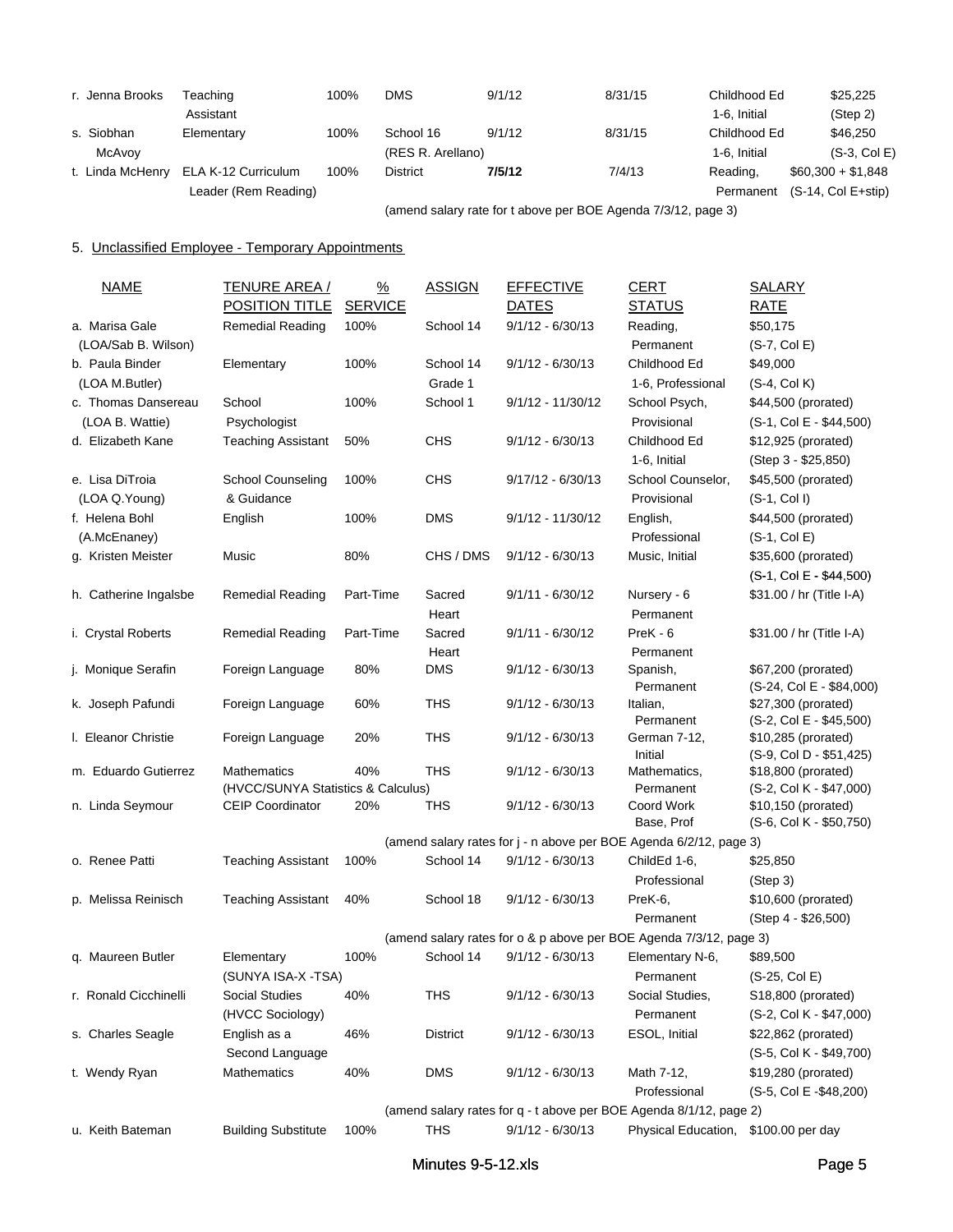|                     |                            |      |            |                    | Initial          |                  |
|---------------------|----------------------------|------|------------|--------------------|------------------|------------------|
| v. Christine Perry  | <b>Building Substitute</b> | 100% | THS.       | $9/1/12 - 6/30/13$ | Business, Perm   | \$100.00 per day |
| w. Matthew Carlock  | <b>Building Substitute</b> | 100% | <b>DMS</b> | $9/1/12 - 6/30/13$ | Social Studies.  | \$100.00 per day |
|                     |                            |      |            |                    | Cond Initial     |                  |
| x. Jonathan Drayton | <b>Building Substitute</b> | 100% | DMS        | $9/1/12 - 6/30/13$ | English, Initial | \$100.00 per day |

6. Unclassified Employee - 2012-13 Student Interns (Unpaid)

| <b>NAME</b>             | <b>COLLEGE</b>        | AREA OF STUDY            | <b>SUPERVISOR</b>  | <b>ASSIGNMENT</b> |
|-------------------------|-----------------------|--------------------------|--------------------|-------------------|
| a. Esma Simohamed       | College of St. Rose   | <b>School Counselor</b>  | Joseph Mariano     | <b>THS</b>        |
| b. Hannah Linden-Darrow | College of St. Rose   | Art                      | Andrea Scheffel    | <b>THS</b>        |
| c. Eugene O'Neill       | College of St. Rose   | Art                      | C. Didonna-Drake   | <b>THS</b>        |
| d. Danielle Sanford     | <b>SUNY at Albany</b> | <b>ESL</b>               | Diane Hull         | <b>THS</b>        |
| e. Barbara Hoenzsch     | College of St. Rose   | English                  | Elizabeth Willson  | <b>THS</b>        |
| f. Ashle Eberle         | <b>Russell Sage</b>   | <b>Mathematics</b>       | MaryGrace Tompkins | <b>THS</b>        |
| g. Jessie Molt          | <b>Russell Sage</b>   | <b>Mathematics</b>       | Eleni Karanassiu   | <b>THS</b>        |
| h. Megan Fung           | <b>RPI</b>            | Science                  | Laura Tedesco      | <b>THS</b>        |
| i. Sam Moran            | <b>RPI</b>            | Engineer in Residence    | Andrew Baitinger   | <b>THS</b>        |
| Amanda Amyot            | College of St. Rose   | <b>Mathematics</b>       | Nancy Smith        | <b>DMS</b>        |
| k. Brad Hupfl           | College of St. Rose   | <b>Mathematics</b>       | Nancy Smith        | <b>DMS</b>        |
| I. Stephen Durocher     | SUNY at Oswego        | Elementary               | Carrie Dwyer       | School 16         |
| m. Kayla O'Brien        | College of St. Rose   | <b>Special Education</b> | Katherine Wallen   | School 16         |
| n. Kasie Cook           | <b>Russell Sage</b>   | Elementary               | Linda Martin       | School 2          |
| o. Karley French        | <b>Russell Sage</b>   | Elementary               | w/Dr. Edna Baker   | School 2          |
| p. Erica Gross          | <b>Russell Sage</b>   | Elementary               | Linda Martin       | School 2          |
| q. Emily Mooney         | <b>Russell Sage</b>   | Elementary               | w/ Dr. Edna Baker  | School 2          |
| r. Ashleigh Nelson      | <b>Russell Sage</b>   | Elementary               | Linda Martin       | School 2          |
| s. Angela Padula        | <b>Russell Sage</b>   | Elementary               | w/Dr. Edna Baker   | School 2          |
| t. Rosemarie Thomas     | <b>Russell Sage</b>   | Elementary               | Linda Martin       | School 2          |
| u. Kaileigh Ziemba      | <b>Russell Sage</b>   | Elementary               | w/ Dr. Edna Baker  | School 2          |
| v. Kimberly Cestaro     | <b>Russell Sage</b>   | Elementary               | Amy Fraser         | School 18         |
| w. Tiffany Coleman      | College of St. Rose   | Elementary               | Genevieve Stinson  | School 18         |
| x. Sharon Domine        | <b>Russell Sage</b>   | <b>Special Education</b> | Aimee Todd         | School 18         |
| y. Patrick Farley       | <b>Russell Sage</b>   | Special Education        | Lori Danaher       | School 18         |
| z. Ashley Greene        | <b>Russell Sage</b>   | Elementary               | Jonathan Modan     | School 18         |
| aa. Monica Kaiser       | College of St. Rose   | Elementary               | Dana Cadman        | School 18         |
| bb. Amanda Moran        | College of St. Rose   | Elementary               | Sara Dube          | School 18         |
| cc. Courtney Reed       | <b>Russell Sage</b>   | Elementary               | Dana Cadman        | School 18         |

### 7. Unclassified Employee - 2012-13 SUNYA ISA-X Team @ School 14

| MaryBeth Arcdiacono | Nicki Foley     | Anthony Leonardi         | Donna Scanlon          |
|---------------------|-----------------|--------------------------|------------------------|
| Laurel Andrews      | Lynn Gelzheiser | Kellyn Moore             | Anne Skrebutenas       |
| Lisa Antonovich     | Diane Hamilton  | Suzanne Moore            | Danielle Snyder        |
| Karyn Berry         | Rachel Ignaszak | Sahadia Pierre           | Lynese Shears          |
| Margaret Connors    | Rachelle Kehoe  | Lisa Rakoczy             | <b>Katie Staulters</b> |
| Ellen Coupe         | Kelly Layton    | <b>Lindsey Rosecrans</b> | Shufan Wang            |

### 8. Unclassified Employee - 2012-13 Extra Assignments

| í,<br>- |  |  |
|---------|--|--|
|         |  |  |

TENURE AREA ASSIGNMENT SALARY RATE

- 
- b. Rebecca Devries School Psychologist 6th period District / CPSE Chair \$6,000.00 (611 Grant) c. Karen Driscoll Special Education 6th period District / CSE Chair  $$6,000.00$  (611 Grant) d. Colleen Syrett School Psychologist 6th period THS / CSE Chair \$6,000.00 (611 Grant) e. Holly Toteno School Psychologist 6th period Private / Charter \$6,000.00 (611 Grant)
- 

a. Nancy Chicoine School Psychologist 6th period District / CSE Chair \$6,000.00 (611 Grant)

\$6,000.00 \$6,000.00 \$6,000.00 \$6,000.00 \$6,000.00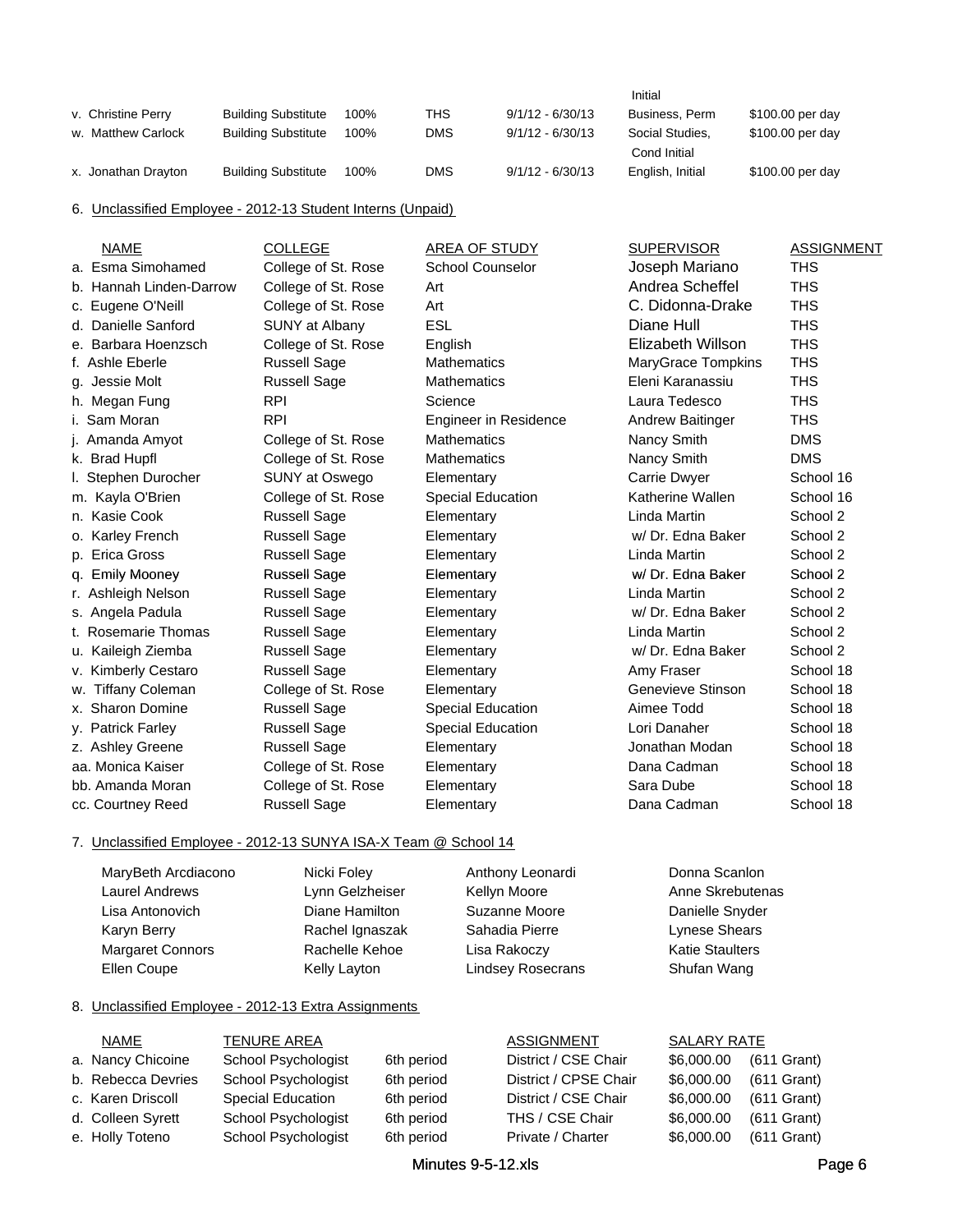| f. John Burger       | <b>Business</b>    | 6th period | <b>THS</b>          | \$3,000.00 (2nd semester only) |
|----------------------|--------------------|------------|---------------------|--------------------------------|
| g. Gary Purcell      | <b>Business</b>    | 4th prep   | <b>THS</b>          | \$1,366.00                     |
| h. Elizabeth Willson | English            | 6th period | <b>THS</b>          | \$6,000.00                     |
| i. Elizabeth Willson | English            | 4th prep   | <b>THS</b>          | \$1,366.00                     |
| j. Diane Hull        | ESL                | 6th period | <b>THS</b>          | \$6,000.00                     |
| k. Marion Greenberg  | Foreign Language   | 4th prep   | <b>THS</b>          | \$1,366.00                     |
| I. Laura Arnold      | <b>Mathematics</b> | 6th period | <b>THS</b>          | \$6,000.00                     |
| m. MG Tompkins       | <b>Mathematics</b> | 4th class  | THS.<br>Curr Leader | \$6,000.00                     |
| n. Michael Cassels   | Science            | 6th period | <b>THS</b>          | \$3,000.00 (1st semester only) |
| o. Laura Tedesco     | Science            | 6th period | <b>THS</b>          | \$3,000.00 (2nd semester only) |
| p. Seth Cohen        | Science            | 4th class  | THS<br>Curr Leader  | \$6,000.00                     |
| g. Brian Poland      | Science            | extra lab  | <b>THS</b>          | \$3,000.00 (1/2 time all year) |
| r. Richard Steinbach | Social Studies     | 6th period | <b>THS</b>          | \$6,000.00                     |
| s. Andrew Baitinger  | Technology         | 6th period | <b>THS</b>          | \$6,000.00                     |
| t. Gregory Hansen    | Technology         | 6th period | <b>THS</b>          | \$6,000.00                     |
| u. Gregory Hansen    | Technology         | 4th prep   | <b>THS</b>          | \$1,366.00                     |

### 9. Unclassified Employee - 2012-13 THS 'Evening School' Sunset Program

| <b>NAME</b>          | <b>TENURE AREA</b>        | <b>MAX HOURS</b>               | <b>SALARY RATE</b> |
|----------------------|---------------------------|--------------------------------|--------------------|
| a. Ashley Grande     | <b>School Counselor</b>   | 3 hours / day up to 4 days max | \$30,00 / hour     |
| b. Jeffrey Burger    | Art                       | 3 hours / day up to 4 days max | \$30,00 / hour     |
| c. Jessica Murray    | English                   | 3 hours / day up to 4 days max | \$30.00 / hour     |
| d. Jamie Gargano     | Foreign Language          | 3 hours / day up to 4 days max | \$30,00 / hour     |
| e. Nicole Desrosiers | <b>Mathematics</b>        | 3 hours / day up to 4 days max | \$30.00 / hour     |
| f. Stacy Shoemaker   | <b>Mathematics</b>        | 3 hours / day up to 4 days max | \$30,00 / hour     |
| g. Linda McHenry     | Reading / Special Ed      | 3 hours / day up to 4 days max | \$30.00 / hour     |
| h. Justin Birk       | Science                   | 3 hours / day up to 4 days max | \$30,00 / hour     |
| i. Laura Tedesco     | Science                   | 3 hours / day up to 4 days max | \$30.00 / hour     |
| j. Kathleen Sacks    | <b>Social Studies</b>     | 3 hours / day up to 4 days max | \$30.00 / hour     |
| k. Richard Steinbach | <b>Social Studies</b>     | 3 hours / day up to 4 days max | \$30.00 / hour     |
| I. Carol Brown       | <b>Teaching Assistant</b> | 3 hours / day up to 4 days max | \$26.00 / hour     |
| m. Kenneth Dillon    | Teaching Assistant        | 3 hours / day up to 4 days max | \$26.00 / hour     |

## 10. Unclassified Employee - 2012-13 Odyssey of the Mind Coaches

| <b>NAME</b>             | <b>ASSIGNMENT</b> |                   | <b>MAX HOURS</b>              | <b>SALARY RATE</b> |
|-------------------------|-------------------|-------------------|-------------------------------|--------------------|
| a. Sarah O'Hearn        | School 2          | Primary           | 1-2 hrs/day up to 3 days/week | \$31.00 / hour     |
| b. Rebecca Lyons        | School 2          | Intermediate      | 1-2 hrs/day up to 3 days/week | \$31.00 / hour     |
| c. Susan Tario          | School 14         | Primary           | 1-2 hrs/day up to 3 days/week | \$31.00 / hour     |
| d. Bonnie O'Connor      | School 14         | Intermediate      | 1-2 hrs/day up to 3 days/week | \$31.00 / hour     |
| e. Christine Potter     | School 16         | Primary           | 1-2 hrs/day up to 3 days/week | \$31.00 / hour     |
| f. Robin Krumanocker    | School 16         | Inter (Shared)    | 1-2 hrs/day up to 3 days/week | \$31.00 / hour     |
| g. Treva Shaer          | School 16         | Inter (Shared)    | 1-2 hrs/day up to 3 days/week | \$31.00 / hour     |
| h. P. McCarthy-Schwartz | <b>CHS</b>        | Primary           | 1-2 hrs/day up to 3 days/week | \$31.00 / hour     |
| i. Michelle Emma        | CH <sub>S</sub>   | Intermediate      | 1-2 hrs/day up to 3 days/week | \$31.00 / hour     |
| j. Caitlin Ziobrowski   | <b>THS</b>        | <b>Humanities</b> | 1-2 hrs/day up to 3 days/week | \$31.00 / hour     |
| k. Andrew Baitinger     | <b>THS</b>        | Technology        | 1-2 hrs/day up to 3 days/week | \$31.00 / hour     |

### 11. Unclassified Employee - 2012-13 DMS Club Advisors

| <b>NAME</b>             | <b>CLUB NAME</b>                      | <b>SALARY RATE</b> |
|-------------------------|---------------------------------------|--------------------|
| a. Celine Boule         | Future City Co-Advisor                | \$931.00           |
| b. Nancy Smith          | Math Club                             | \$931.00           |
| c. Kiante Jones         | National Jr. Honor Society Co-Advisor | \$465.50           |
| d. Lisa Serafini-Alonzi | National Jr. Honor Society Co-Advisor | \$465.50           |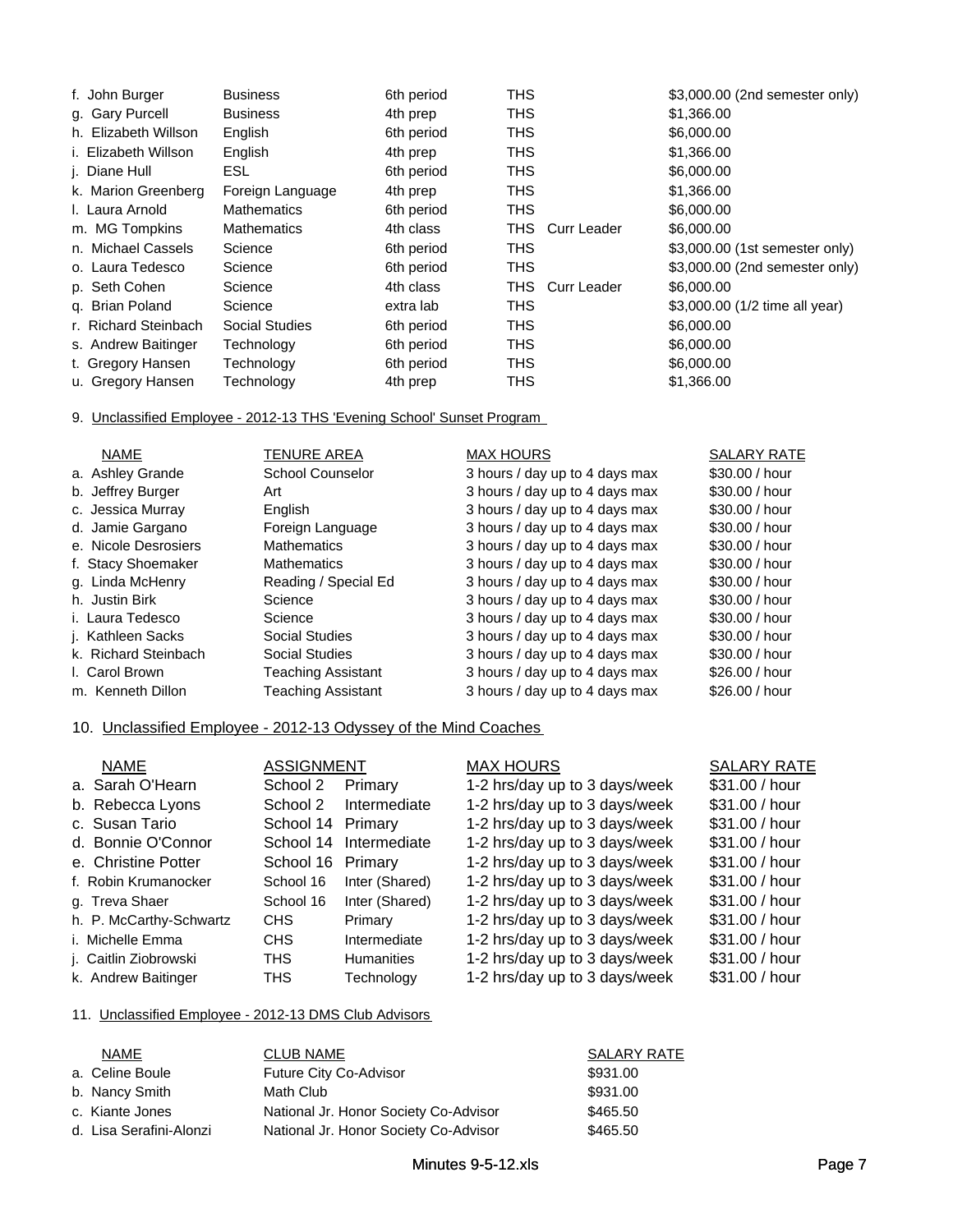| e. Lisa Hardy        | PBIS Co-Advisor                        | \$465.50   |
|----------------------|----------------------------------------|------------|
| f. Elizabeth Pollock | PBIS Co-Advisor                        | \$465.50   |
| g. Ani Mooney        | Ski Club                               | \$931.00   |
| h. Tyrone O'Meally   | <b>Student Council</b>                 | \$3,759.00 |
| i. Nancy Naples      | Yearbook Club                          | \$1,317.00 |
| j. Ani Mooney        | Youth Advisory Committee for Nutrition | \$931.00   |

### 12. Unclassified Employees - 2012-13 Professional Development

| <b>NAME</b><br>Shannon Comparetta               | <b>TENURE AREA</b><br><b>Teaching Assistant</b>        |                                        | <b>PROGRAM</b><br>Universal Pre-K     |                                   | <b>SALARY RATE</b> | \$26.00 / hour up to 3 hours max                         |             |
|-------------------------------------------------|--------------------------------------------------------|----------------------------------------|---------------------------------------|-----------------------------------|--------------------|----------------------------------------------------------|-------------|
|                                                 | 13. Unclassified Employees - 2012-13 DMS Data Liaisons |                                        |                                       |                                   |                    |                                                          |             |
| <b>NAME</b><br>a.  Christina Kole               | <b>TENURE AREA</b><br><b>Mathematics</b>               | <b>STIPEND</b><br>\$2.500              |                                       |                                   |                    |                                                          |             |
|                                                 | 14. Unclassified Employees - 2012-13 Substitutes       |                                        |                                       |                                   |                    |                                                          |             |
| ADMINISTRATORS (\$400.00 / day)<br>Randal Rench | <b>Patrick Wemitt</b>                                  |                                        |                                       |                                   |                    |                                                          |             |
| <b>Roland Blanchet</b><br><b>Claire Davis</b>   | CERTIFIED TEACHERS (\$110.00 / day)                    | <b>Richard Sleeper</b><br>David Walker | UNCERTIFIED TEACHERS (\$105.00 / day) |                                   |                    | (amend salary rate from<br>BOE Agenda 8/1/12,<br>page 4) |             |
| <b>NAME</b>                                     | <b>CERTIFIED</b>                                       | <b>UNCERTIFIED</b>                     |                                       | <b>TEACHING ASST</b><br>Certified | Uncertified        | <b>HOME TUTOR</b><br>Certified                           | Uncertified |
|                                                 | (\$100.00 / day)                                       | (\$90.00 / day)                        |                                       | \$12.00 / hour)                   |                    | (\$31.00 / hour)                                         |             |
| <b>Emily Armstrong</b>                          | X                                                      |                                        |                                       |                                   |                    |                                                          |             |
| Nicholas Benedetto                              | X                                                      |                                        |                                       |                                   |                    |                                                          |             |
| <b>Matthew Carlock</b>                          | $\times$                                               |                                        |                                       | X                                 |                    |                                                          |             |
| Karen Driscoll                                  |                                                        |                                        |                                       |                                   |                    | X                                                        |             |
| Heather Hochberg                                |                                                        | X                                      |                                       |                                   | X                  |                                                          |             |
| Elizabeth Kane                                  | X                                                      |                                        |                                       | X                                 |                    |                                                          |             |
| Nicholas Martuscello                            |                                                        | X<br>X                                 |                                       |                                   | $\mathsf{X}$       |                                                          |             |
| Maureen Russell<br>Shannon Tucker               | X                                                      |                                        |                                       | X                                 |                    |                                                          |             |
|                                                 |                                                        |                                        |                                       |                                   |                    |                                                          |             |

### 15. Unclassified Employee - Transfers (for notification purposes only)

|                   | 16. Unclassified Employee - Denial of Tenure | <b>WITHDRAWN</b> |                 |
|-------------------|----------------------------------------------|------------------|-----------------|
| Felicia Coli      | <b>Teaching Assistant</b>                    | School 14        | School 18       |
| Michelle Dorsey   | <b>Special Education</b>                     | School 2         | <b>CHS</b>      |
| Michelle Rose     | <b>Remedial Reading</b>                      | School 18        | School 2        |
| Sarah Rames       | <b>Remedial Reading</b>                      | School 16        | School 14       |
| Celine Casey      | <b>Remedial Reading</b>                      | School 18        | Schools 16 & 18 |
| Carolyn Borkowski | <b>Remedial Reading</b>                      | School 16        | School 2        |
| <b>NAME</b>       | <b>TENURE AREA</b>                           | <b>FROM</b>      | TO              |

BE IT RESOLVED, that upon the recommendation of the Superintendent of Schools, the Board of Education of the Enlarged City School District of Troy hereby denies Kellie O'Brien tenure as a Teaching Assistant and terminates her probationary appointment with the District effective October 5, 2012.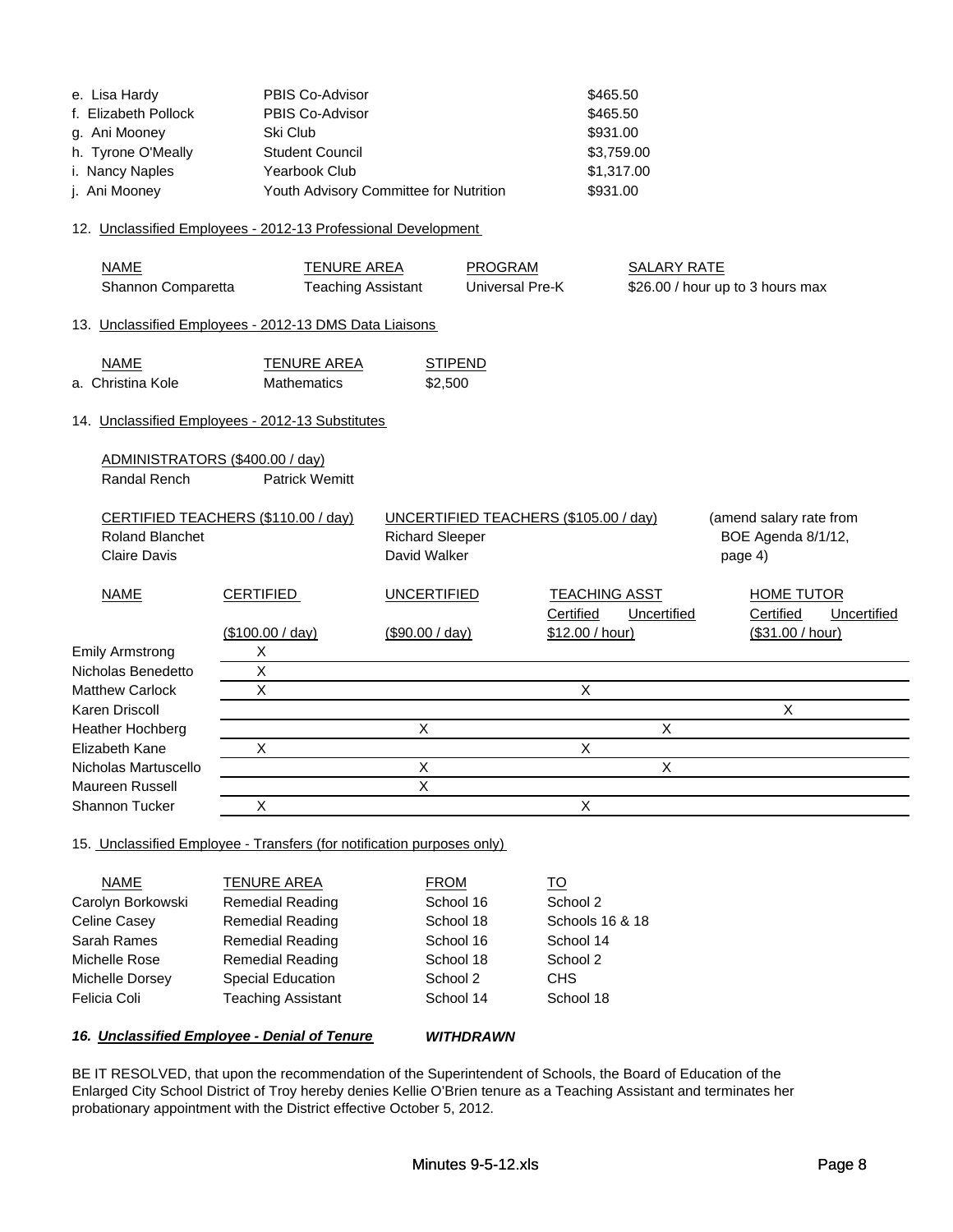# B. Staff Matters - Classified (Reviewed by K. Culligan)

# **Mrs. Wager-Rounds made a motion to approve Items 1-6 as a Consent Agenda. Second: Mr. Schofield Carried: 9-0**

BE IT RESOLVED, that the Board of Education of the Enlarged City School District of Troy, NY, hereby accepts the recommendation of the Superintendent to approve the following classified personnel actions:

| 1. Classified Employee - Resignation                                                                                                                                                           |                                                                                                   |                                                                                  |                                                    |                                             |             |                                                                                                                                                                     |             |                                                                                                                                                       |
|------------------------------------------------------------------------------------------------------------------------------------------------------------------------------------------------|---------------------------------------------------------------------------------------------------|----------------------------------------------------------------------------------|----------------------------------------------------|---------------------------------------------|-------------|---------------------------------------------------------------------------------------------------------------------------------------------------------------------|-------------|-------------------------------------------------------------------------------------------------------------------------------------------------------|
| <b>NAME</b><br>a. Aaron Santos                                                                                                                                                                 | POSITION TITLE<br><b>Teacher Aide</b>                                                             | % SERVICE<br>100%                                                                |                                                    | <b>ASSIGNMENT</b><br>School 14              |             | EFFECTIVE DATE<br>8/27/12                                                                                                                                           |             |                                                                                                                                                       |
| 2. Classified Employee - Provisional Appointment                                                                                                                                               |                                                                                                   |                                                                                  |                                                    |                                             |             |                                                                                                                                                                     |             |                                                                                                                                                       |
| <b>NAME</b><br>a. Wayne Gillespie<br>3. Classified Employee - Temporary Appointments                                                                                                           | <b>POSITION TITLE</b><br>Senior Custodian                                                         | % SERVICE<br>100%                                                                |                                                    | <b>ASSIGN</b><br><b>THS</b>                 | 9/17/12     | <b>EFFEC DATE</b>                                                                                                                                                   | \$39,532    | <b>SALARY RATE</b><br>(S-1, Gr 14S)                                                                                                                   |
| <b>NAME</b><br>a. Kathleen Talham<br>(RECALL)<br>b. Kathleen Talham<br>(RECALL)<br>c. Diana McClure<br>d. Patti Zlotnick<br>e. Robert Harrison<br>4. Classified Employee - 2012-13 Substitutes | <b>POSITION TITLE</b><br><b>Typist</b><br><b>Typist</b><br>Lunch Aide<br>Lunch Aide<br>Lunch Aide | % SERVICE<br>Fridays only<br>50%<br>15 hours max<br>15 hours max<br>15 hours max | <b>CHS</b><br>School 16<br>School 18<br><b>CHS</b> | <b>ASSIGNMENT</b><br><b>Technology Dept</b> |             | <b>EFFECTIVE DATES</b><br>9/7/12<br>(amend salary rate per BOE Agenda 8/15/12, page 3)<br>9/10/12<br>$9/6/12 - 6/21/13$<br>$9/6/12 - 6/21/13$<br>$9/6/12 - 6/21/13$ |             | <b>SALARY RATE</b><br>\$20.20 per hour<br>\$19,023 (prorated)<br>(S-5, Gr 10A - \$38,046)<br>\$10.00 per hour<br>\$10.00 per hour<br>\$10.00 per hour |
| <b>NAME</b><br>Linda Warner                                                                                                                                                                    | <b>CLERK</b><br>(\$11 / hr)                                                                       | <b>NURSE</b><br>(\$14 / hr)                                                      | <b>MONITOR</b><br>(\$10 / hr)                      |                                             | (\$10 / hr) | <b>TEACHER AIDE</b><br>X                                                                                                                                            | (\$11 / hr) | <b>MAINT WORKER</b>                                                                                                                                   |
| 5. Classified Employee - 2012-13 Volunteers<br>School 2<br>Jamie Turner                                                                                                                        |                                                                                                   |                                                                                  |                                                    |                                             |             |                                                                                                                                                                     |             |                                                                                                                                                       |
| 6. Classified Employee - Transfers (for notification purposes only)                                                                                                                            |                                                                                                   |                                                                                  |                                                    |                                             |             |                                                                                                                                                                     |             |                                                                                                                                                       |
| <b>NAME</b><br>a. Alan Mabee<br>b. Edward Christiansen<br>C. Staff Matters - Classified                                                                                                        | <b>POSITION TITLE</b><br>Custodian PM<br>Custodian PM                                             | <b>FROM</b><br><b>CHS</b>                                                        | School 14                                          | <u>TO</u><br><b>THS</b><br><b>THS</b>       |             |                                                                                                                                                                     |             |                                                                                                                                                       |
| Mrs. Wager-Rounds made a motion to approve the following resolution X(C).<br>Second:<br>Mr. Mayo<br><b>Carried:</b><br>$9-0$                                                                   |                                                                                                   |                                                                                  |                                                    |                                             |             |                                                                                                                                                                     |             |                                                                                                                                                       |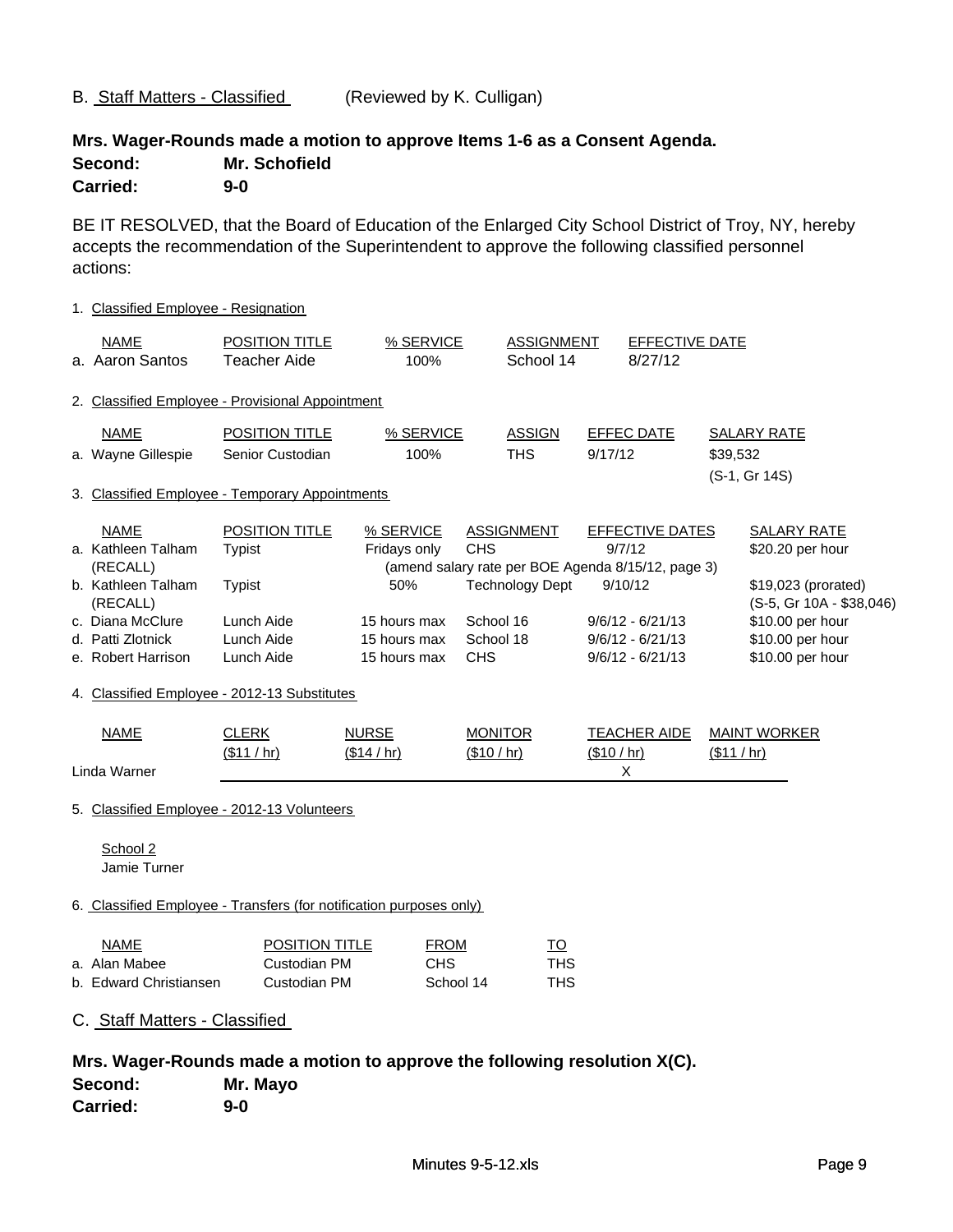BE IT RESOLVED, that the Board of Education of the Enlarged City School District of Troy, NY, hereby accepts the recommendation of the Superintendent to approve the following students from neighboring schools to practice and participate in swim meetings with the Troy Varsity Swim Team:

| Jessica McMillen | <b>Averill Park</b>  |
|------------------|----------------------|
| Amanda Grossman  | <b>Hoosic Valley</b> |
| Rachael Murray   | Tamarac              |
| Deirdre Werner   | Tamarac              |
|                  |                      |

# XI. SUPERINTENDENT'S RECOMMENDATIONS - PROGRAMS (reviewed by J. Carmello)

**Mrs. Wager-Rounds made a motion to approve Item 1-4 as Consent Agenda. Second: Mr. Mayo Carried: 9-0**

1. Contract - Discipline Associates LLC (Addendum I)

BE IT RESOLVED, that the Board of Education of the Enlarged City School District of Troy, hereby accepts the recommendation of the Superintendent to approve a contract with Discipline Associates LLC for September 5, 2012 workshop "Motivating and Managing Hard to Reach Students" at School 2 in the amount of \$3,000 to be paid from general funds.

2. Contract - Tiffany Powell Lambright (Addendum II)

BE IT RESOLVED, that the Board of Education of the Enlarged City School District of Troy, hereby accepts the recommendation of the Superintendent to approve a contract with Tiffany Powell Lambright for September 5, 2012 workshop "Integrating Diversity into Instructional Practices" at School 18 in the amount of \$500 to be paid from general funds.

3. The Research Foundation (SUNY) (Addendum III)

BE IT RESOLVED, that the Board of Education of the Enlarged City School District of Troy, hereby accepts the recommendation of the Superintendent to approve contract with Research Foundation of the University of New York for school psychology trainee support program in the amount of \$27,600 to be paid from special education funds.

4. Committee on Special Education Placements (Addendum IV)

BE IT RESOLVED, that the Committee on Special Education has submitted to the Board of Education students having the registration numbers as listed in the attached addendum in classes for students with special needs.

XII. SUPERINTENDENT'S RECOMMENDATIONS - BUSINESS FINANCE (reviewed by M. O'Neill)

**Mrs. Wager-Rounds made a motion to approve Item 1-5 as Consent Agenda. Second: Mr. Mayo Carried: 9-0**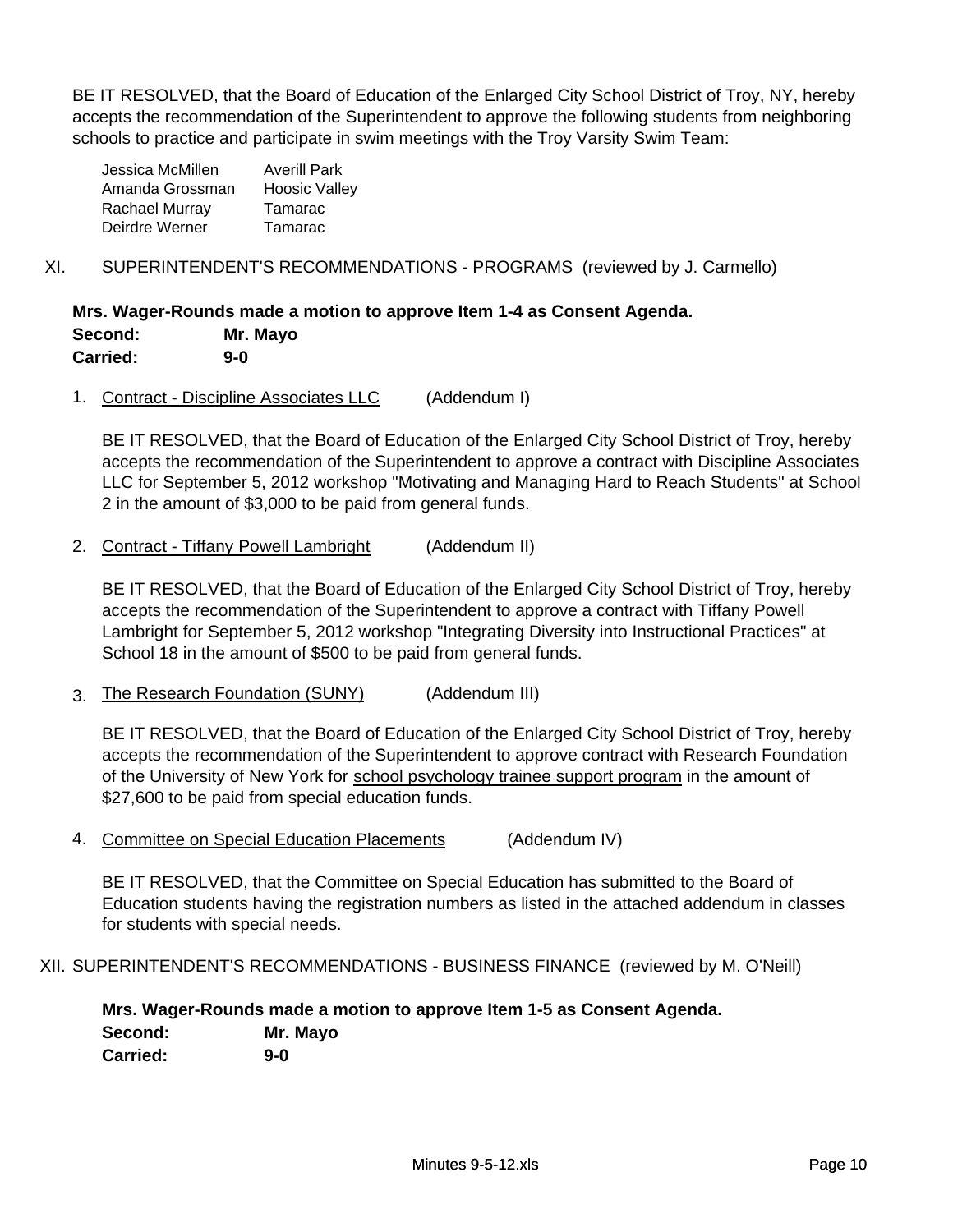1. Financial Reports (June) (Addendum V)

BE IT RESOLVED, that the Board of Education, upon the recommendation of the Superintendent, hereby approves the following financial reports:

- a. Budget Transfers (June 2012)
- b. Internal Claims Auditor Report (June 2012)
- c. Treasurer's Report (June 2012)
- d. Budget Status Reports (ending June 30, 2012)
- e. Student Activity Fund (June 2012)
- 2. Financial Reports (July) (Addendum VI)

BE IT RESOLVED, that the Board of Education, upon the recommendation of the Superintendent, hereby approves the following financial reports:

- a. Budget Transfers (July 2012)
- b. Internal Claims Auditor Report (July 2012)
- c. Treasurer's Report (July 2012)
- d. Budget Status Reports (ending July 31, 2012)
- e. Student Activity Fund (July 2012)

### 3. Bid Award - Music Supplies

BE IT RESOLVED, that the Board of Education, upon the recommendation of the Superintendent, award the Bid for Music Supplies opened on August 14, 2012 to the lowest responsible responsive bidders to the following companies:

| Interstate Music<br>13819 W. National Avenue<br>New Berlin WI 53151                       | 53 items for \$2,525.51 |
|-------------------------------------------------------------------------------------------|-------------------------|
| Music In Motion, Inc.<br>1601 E. Plano Pkwy, ste 100<br>Plano, TX 75074                   | 28 items for \$1,197.19 |
| Sam Ash Music Corp.<br>278 Duffy Avenue<br>Hicksville, NY 11801                           | 30 items for \$3,381.10 |
| <b>Shar Products Company</b><br>2465 S. Industrial Pkwy<br>Ann Arbor, MI 48104            | 21 items for \$1,220.23 |
| <b>Winfall Music Book Distributors</b><br>417 Hamilton Blyd<br>South Plainfield, NJ 07080 | 50 items for \$998.27   |

For a total bid of 182 items for a total of \$9,325.30 .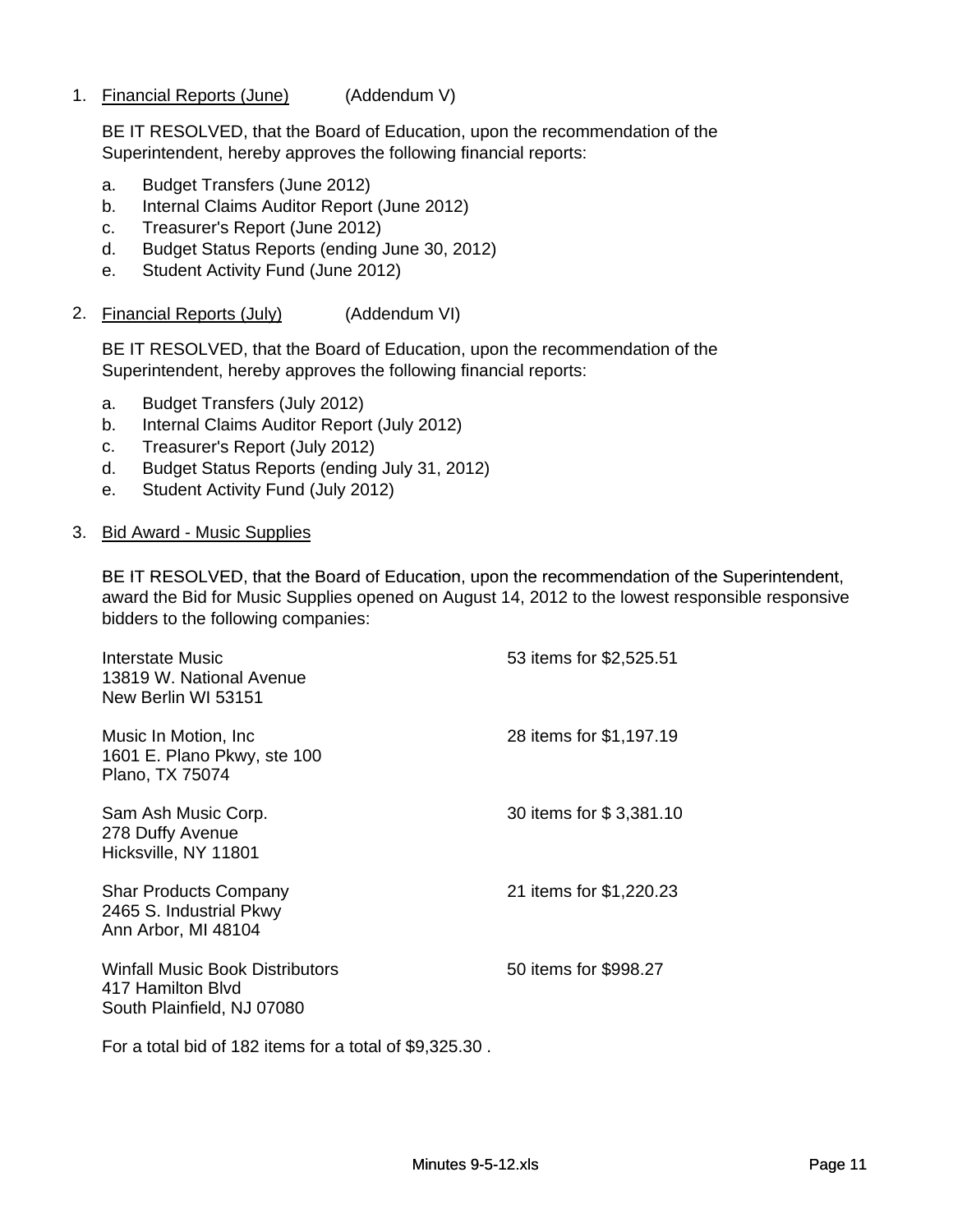# 4. Surplus Computer Equipment (Addendum VII)

BE IT RESOLVED, that the Board of Education, upon the recommendation of the Superintendent, declare the attached list of equipment as surplus and no longer necessary for educational use the computer equipment removed from all of the buildings and are in need of extensive repair, can no longer be repaired because of condition and age or can no longer be upgraded to meet current software requirements.

5. Donation

BE IT RESOLVED, that the Board of Education, upon the recommendation of the Superintendent, hereby accepts the following donation:

| Donor                              | Purpose         | Amount   |
|------------------------------------|-----------------|----------|
| <b>Capital Communication Cares</b> | PS <sub>2</sub> | \$500.00 |

# XIII. BOARD RESOLUTIONS - POLICY (Addendum VIII)

**Mrs. Wager-Rounds made a motion to approve Item 1-3 as Consent Agenda.**

**Mrs. Harvin had concerns regarding the new lice policy. She does not agree that students can stay in class when head lice is detected because children naturally touch each other.** Mr. Tuttman stated that lice policies have varied among our buildings. **Second: Mr. Mayo Discussion: Nits are non-communicable but difficult to remove. This policy was reviewed by the school physician. Dr. Howard responded that lice can be transmitted from child to child. The District moved from "no nits" policy because of tremendous absenteeism. Carried: 8-1 (Mrs. Harvin voted no.)**

1. Approve New Policy

BE IT RESOLVED, that the Board of Education hereby adopts the following new policy:

- a. 5410 Head Lice
- 2. Approve Amended Policies

BE IT RESOLVED, that the Board of Education hereby approves the amendments and re-adoption of the following policies:

- a. 0000 Mission Statement and Vision
- b. 1000 Community Relations
- c. 0115 Harassment, Hazing and Bullying (formerly 5315)
- d. 1800 Gifts from the Public
- e. 1900 Title I Parent Involvement Policy
- f. 2160 School District Officer and Employee Code of Ethics
- g. 3120 Duties of Superintendent
- h. 3310 Development of Regulations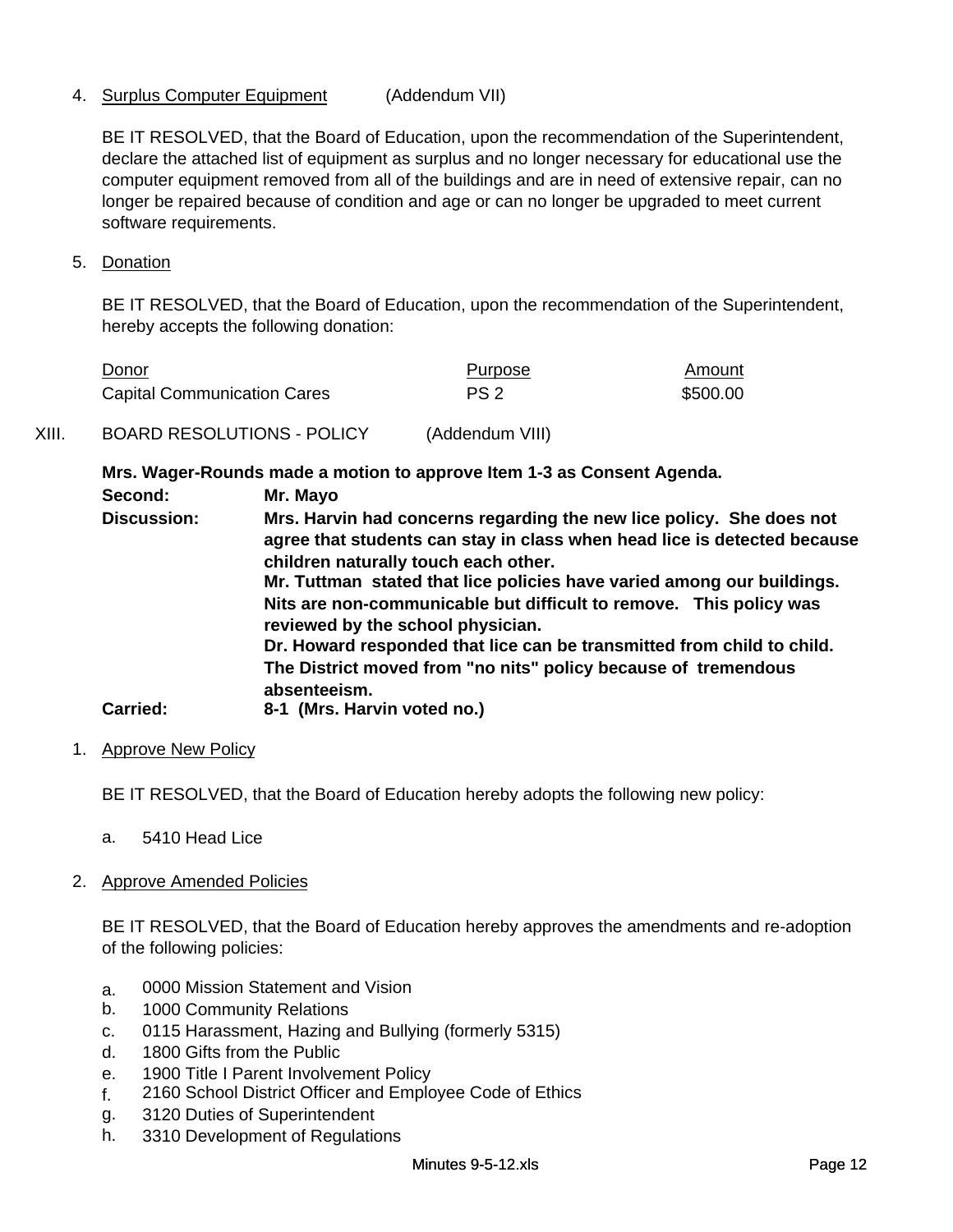- i. 4100 Organization of Instruction (no changes)
- j. 4531 Field Trips and Excursions and Regulation 4531R
- k. 7310 Educational Specifications (no changes)
- l. 7350 Site Acquisition (no changes)
- m. 7500 Naming Facilities (no changes)
- n. 8122 Accident Reports
- o. 8123 Contagious Diseases (formerly 8123.1)
- p. 9125 Drug-Free Workplace
- q. 9230 Professional Staff Recruiting, Interviewing and Hiring

## 3. Approve Abolishment of Policies

BE IT RESOLVED, that the Board of Education hereby approves the abolishment of the following policies which are included in other policies or deemed obsolete:

- a. 1132 News Conferences and Interviews
- b. 1200 Community Relations
- c. 1221 Relations with Parents' Organizations
- d. 1610 Relations with Other Local Governmental Authorities
- e. 2381 News Media Services
- f. 2420 Board Adopted Regulations
- g. 2430 Suspension of Policies
- h. 2440 Administration in Policy Absence
- i. 3320 Board Review of Regulations
- j. 3400 Administrative Reports
- k. 4100 Organization of Instruction
- l. 7310 Educational Specifications
- m. 7350 Site Acquisition
- n. 8100 Safety Program
- o. 8133 Bomb Threats
- p. 8212 Vandalism
- q. 8240 Traffic and Parking Controls
- r. 8700 Insurance
- s. 9100 Staff Ethics
- t. 9120 Staff Conduct
- v. 9125.1 Staff Substance Abuse
- w. 9200 Professional Staff
- x. 9300 Support Staff
- y. 9430 Additional Duties
- z. 9440 Extracurricular Activities
- aa. 9520 Staff Complaints

# **XIII. FUTURE MEETINGS**

- 1. September 19, 2012 at 6:00 pm (PS 1) Workshop
- 2. October 3, 2012 at 7:00 pm (PS 1) Business Meeting
- 3. October 17, 2012 at 6:00 pm (PS 1) Workshop Meeting

Mrs. Wager-Rounds congratulated the football team on Friday's big win. She stated Professional Development Day on September 4th was excellent.

Mrs. Harvin will be unable to attend October 17th Board meeting due to business.